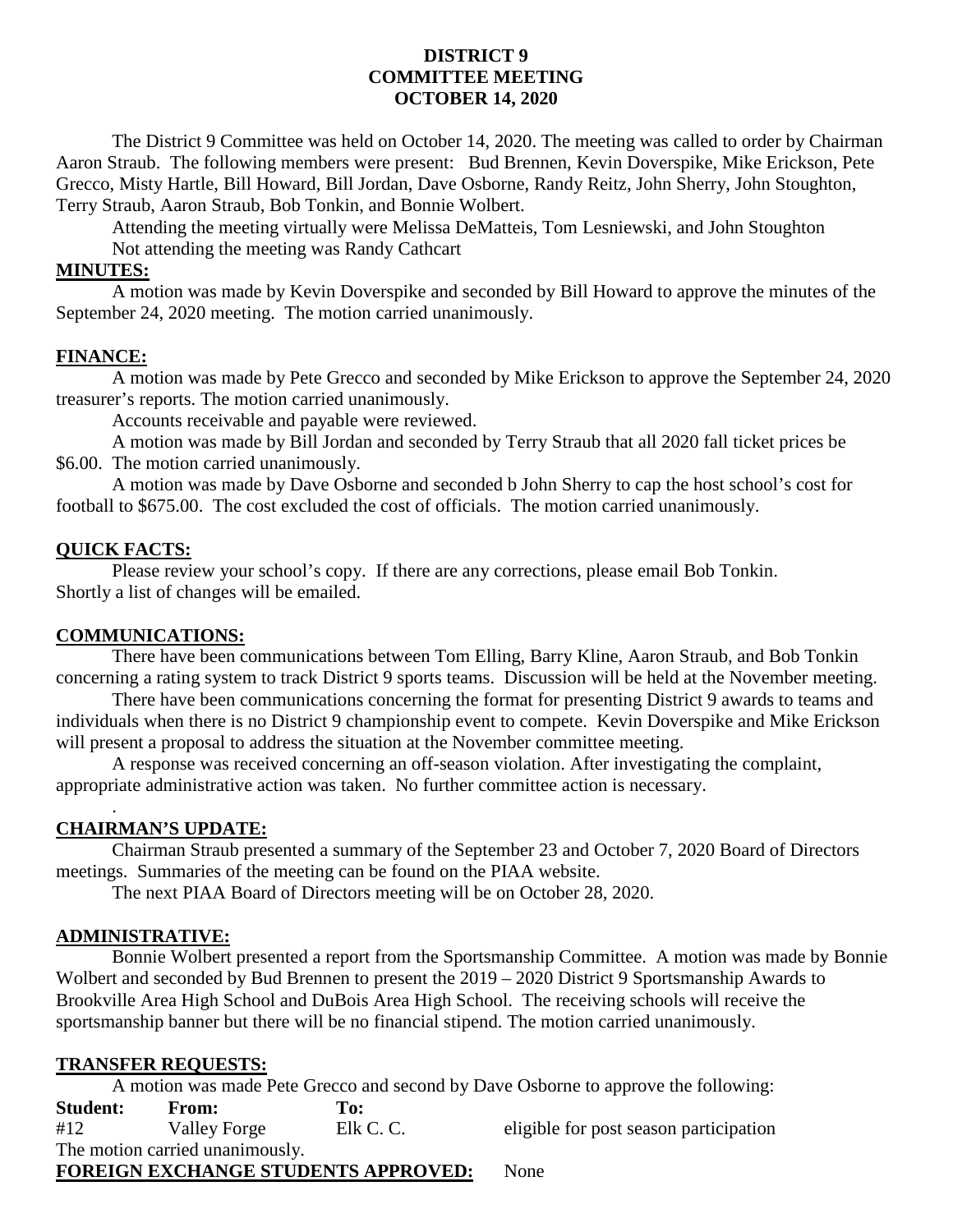# **HEARINGS:**

An appeal hearing was held on September 28, 2020 at Brookville Area High School. Clarion Area High School appealed a decision by District 9 concerning a student being denied post season competition in volleyball. After testimony was presented by Clarion Area High School, the hearing committee entered executive session. Following the executive session, the public session was reconvened. A motion was made by Randy Reitz and seconded by Misty Hartle to grant post season eligibility to the student-athlete. The motion carried by a 5 to 1 vote.

A motion was made by Dave Osborne and seconded by Scott Daum to approve a cooperative sports agreement between Abraxas High School and Sheffield Area High School in football pending PIAA approval. The motion carried unanimously.

# **SPORTS COMMITTEES:**

Golf: A letter will be sent to District 9 Athletic Directors inquiring if the golf course their school uses would be interested in hosting future District 9 tournaments. Any interests in hosting a tournament should be made to Golf Chairman, Kevin Doverspike.

A motion was made by Terry Straub and seconded by Bonnie Wolbert to oppose the double par rule and leagues in District 9 use the same scoring format. The motion carried unanimously.

October 22, 2020 the PIAA sub-regional golf match will be held at the Treasure Lake Silver Course. The number of girls participating in district golf has greatly decreased.

**Cross Country:** Chairman John Sherry reviewed the District 9 Cross Country meet to be held at Brookville Area High School on October 31, 2020.

**Volleyball** The tentative schedule is: District 9 volleyball playoff information will be sent on Friday, October  $16<sup>th</sup>$ .

"A" – October 29, November 3, November 5, and November 9 or 10

"AA" – week of October 26th

"AAA" – week of October 26

A motion was made by Bud Brennen and seconded by Bonnie Wolbert to use officials as line judges in semi-final and final matches. The motion passed with one no vote. (Terry Straub)

**Competitive Spirit:** DuBois Area High School is not available to host the District 9 Competitive Spirit Tournament on January 16, 2021.

**Swimming and Diving:** The number of qualifiers to the state tournament will be reduced.

**Football:** The format for District 9 football playoffs was reviewed.

A motion was made by Bonnie Wolbert and seconded by Misty Hartle to use 7 officials for district football games. The host site will provide the chain crew. The motion carried unanimously.

A motion was made by Mike Erickson and seconded by Bill Jordan to adjourn the meeting. The motion carried unanimously.

The meeting adjourned at 2:25 PM.

The next District 9 Committee Meeting will be at 9:00 on November 17 or 18, 2020, at Casalis in St. Marys.

Respectfully submitted,

Robert J. Tonkin, District 9 Secretary